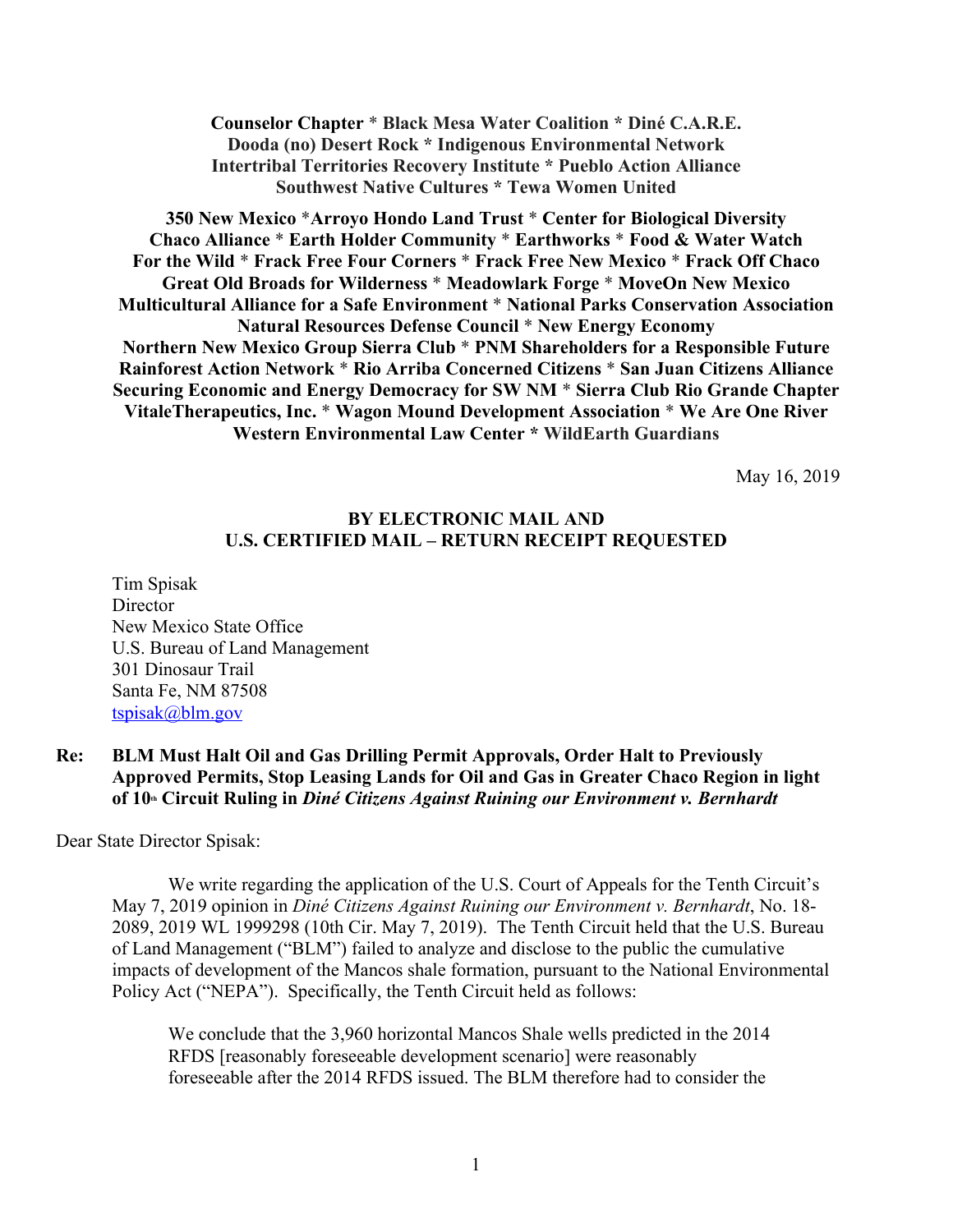cumulative impacts of all 3,960 wells when it conducted its site-specific EAs [environmental assessments].

## *Id.* at \*18.

The Tenth Circuit's ruling directly applied to five environmental assessments ("EAs") and decision records ("DRs"), *id*. at \*16, that collectively authorized the development of 25 oil and gas applications for permits to drill ("APDs"). As to these EAs, the court concluded that the BLM never considered the cumulative impact of the water use associated with the 3,960 reasonably foreseeable horizontal Mancos Shale wells, in violation of NEPA. *Id*.

# **In light of this ruling, BLM must pause new oil and gas leasing and APD approvals in Mancos shale in the Greater Chaco region of northwest New Mexico, and development of previously approved APDs in this region, until it analyzes and discloses to the public the cumulative impacts of Mancos shale development.**

The BLM has failed to analyze and disclose to the public the cumulative impacts of Mancos shale oil and gas development in its NEPA analyses since at least 2014. Accordingly, potentially dozens of EAs, Determinations of NEPA Adequacy, and Categorical Exclusions are likely out of compliance with NEPA as were the APDs at issue in the recent Tenth Circuit opinion, which could affect hundreds of APDs and dozens of oil and gas leases.

We are concerned that BLM may continue to approve lease sales and APDs without analyzing and disclosing to the public the cumulative impacts of Mancos shale leasing and development. For example, the BLM is preparing an EA to authorize the development of 40 new Mancos shale oil and gas wells in the Lybrook area, many of which are located within 20 miles of Chaco Culture National Historical Park (*See* DOI-BLM-NM-F010-2019-0034- EA). Although the agency has indicated that it intends to prepare an EA, it plans to provide only a 10-day public comment period on the proposal prior to preparing the EA and releasing it to the public. This signals to the public that the agency does not intend to provide adequate time for the public to meaningfully comment on its cumulative impacts analysis for this EA.

Furthermore, the agency has proposed to sell more than 37,500 acres of oil and gas leases in the Farmington and Rio Puerco Field Offices in June 2019, most of which appear related to Mancos shale development. The Draft EAs prepared by the BLM for leasing in the Farmington and Rio Puerco Field Offices thus far fail to analyze and disclose to the public the cumulative impacts of Mancos shale oil and gas well development.

Although the BLM has taken some steps to address the cumulative impacts of Mancos shale oil and gas development through a proposed amendment to the Farmington Field Office Resource Management Plan (RMPA), the agency has not yet released a draft RMPA or environmental impact statement for public comment. What's more, the BLM has not indicated whether the RMPA will address Mancos shale oil and gas development in the Rio Puerco Field Office.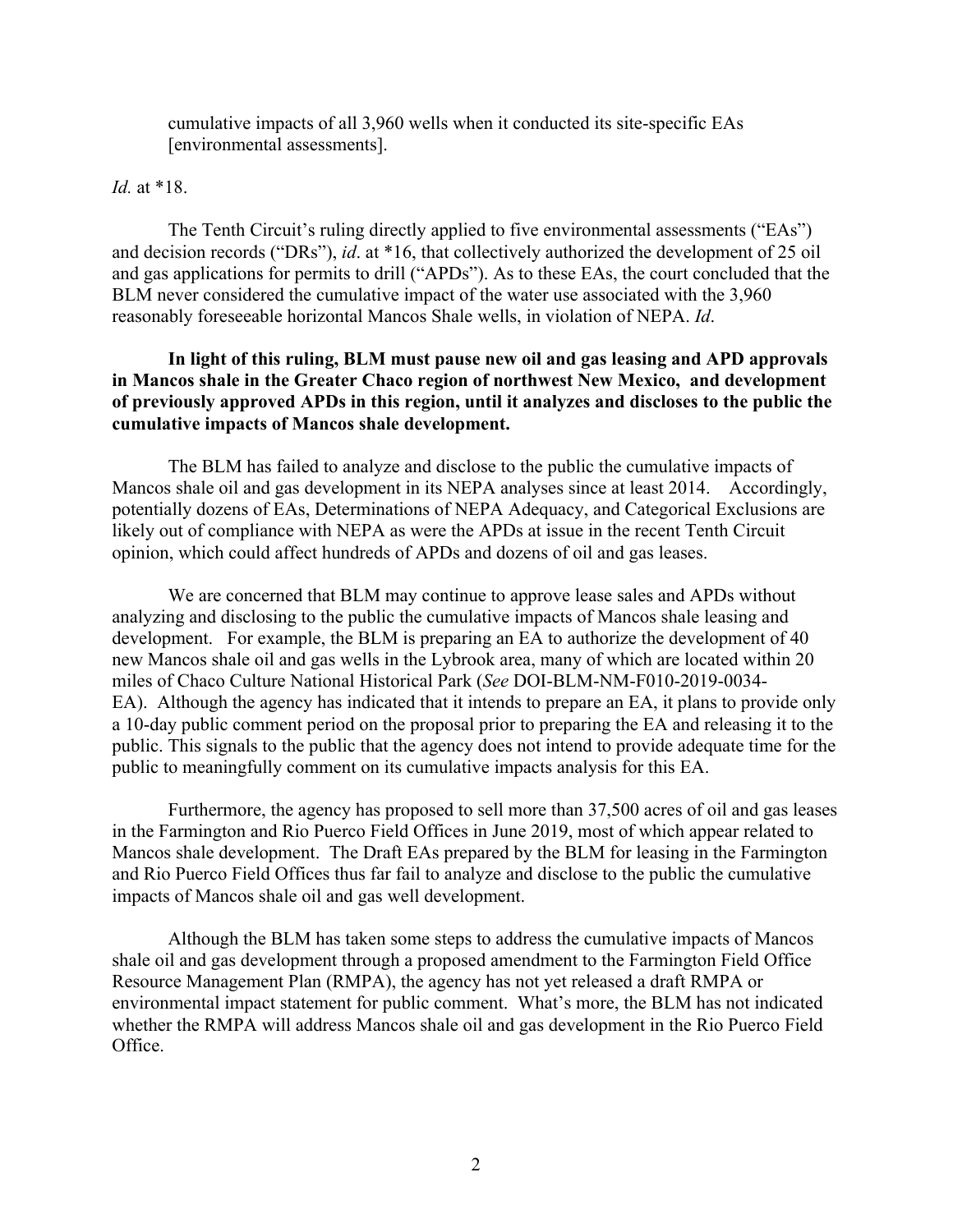Taken together, the BLM cannot justify additional APD or leasing approvals in the Greater Chaco region until the agency conducts an analysis of the cumulative impacts of Mancos shale oil and gas development and makes this analysis available for meaningful public comment. While the BLM could complete this analysis as part of the Farmington Field Office RMPA, it should wait until this amendment is finalized before approving any new lease sales or APDs. Similarly, BLM should initiate an amendment of the RMP for the Rio Puerco Field Office to analyze and disclose to the public the cumulative impacts of leasing and development.

BLM should take the necessary steps to ensure compliance with the Tenth Circuit's May 7, 2019 opinion and federal law. Accordingly, the BLM should pause new Mancos shale lease sales and APD approvals and development of previously approved Mancos shale APDs, until it completes a cumulative impacts analysis associated with all reasonably foreseeable horizontal Mancos shale wells and makes such analysis available for meaningful public comment. Thank you in advance.

Sincerely,

Daniel E. Tso Council Delegate Navajo Nation: Littlewater, Pueblo Pintado, Torreon, Whitehorse Lake, Baca/Brewitt, Casamero Lake, Ojo Encino, Counselor, New Mexico danieltso@navajo-nsn.gov

### **Counselor Chapter**

Samuel Sage, Chapter Coordinator Counselor, NM samuelsage@hotmail.com

# **Black Mesa Water Coalition**

Mariah Ashley, Operations Manager Flagstaff, AZ mariah@blackmesawatercoalition.org

#### **Diné C.A.R.E.**

Carol Davis, Coordinator/Director Dilkon Navajo Nation, AZ Carol.davis@dine-care.org

Donna House, Navajo Nation Ohkay Owingeh, NM Daturamonet@gmail.com

# **Dooda (no) Desert Rock**

Elouise Brown, President Newcomb, NM thebrownmachine@hotmail.com

# **Indigenous Environmental Network**

Tom BK Goldtooth, Executive Director Bemidji, MN ien@igc.org

**Intertribal Territories Recovery Institute** Theresa Carmody, Chair Wagon Mound, NM tcarmody93@gmail.com

#### **Pueblo Action Alliance**

Julia Bernal, Co-Director Albuquerque, NM julia.f.bernal@gmail.com

# **Southwest Native Cultures**

Terry Sloan, Director Albuquerque, NM tas@sloancompany.net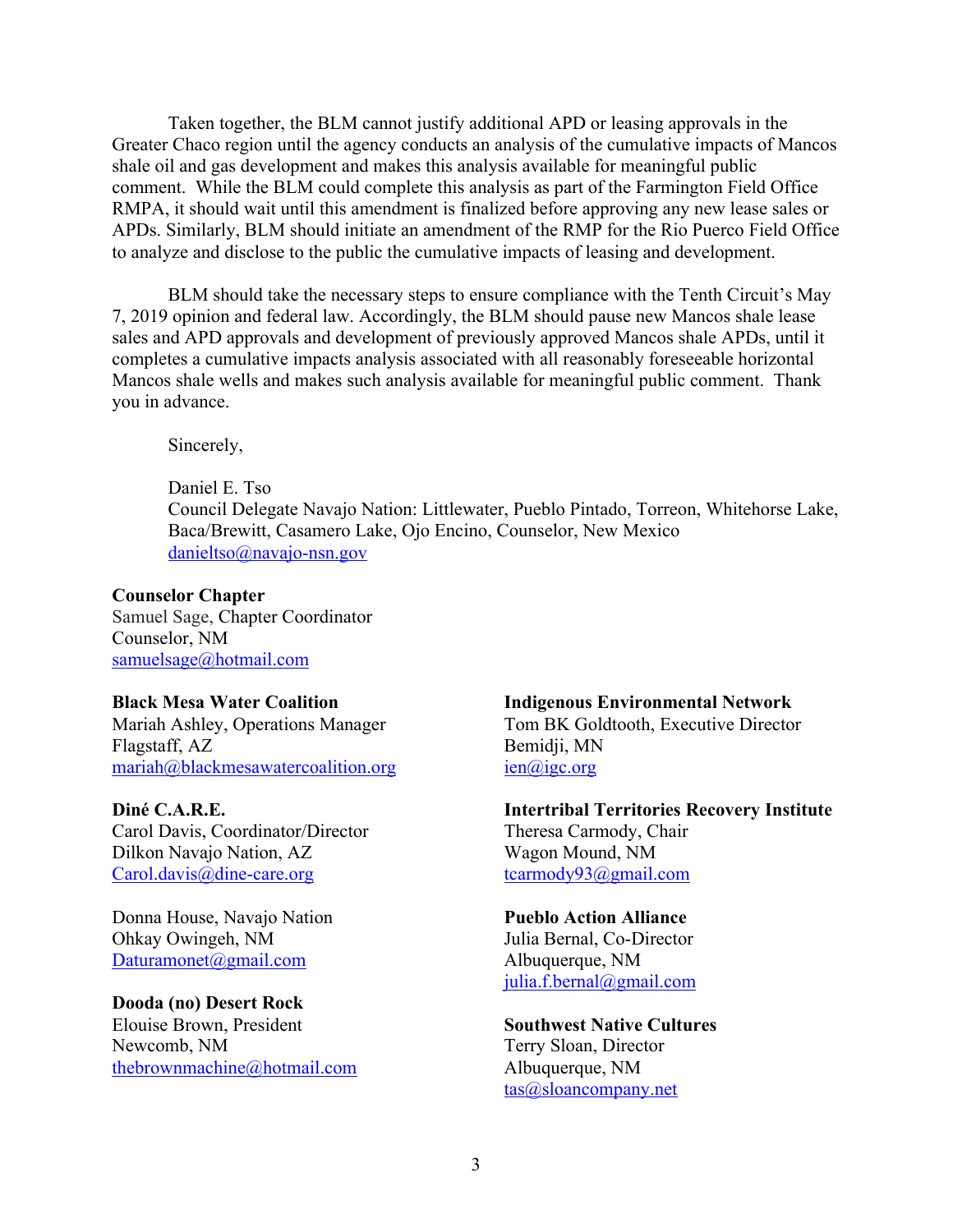#### **Tewa Women United**

Beata Tsosie-Peña and Kathy Sanchez Environmental Health and Justice Program Española NM beata@tewawomenunited.org kathy@tewawomenunited.org

**350 New Mexico** Delese Dellios, Campaign Coordinator Albuquerque, NM delese@350newmexico.org

**Arroyo Hondo Land Trust**  Evalyn Bemis, President Santa Fe, NM evalyn@newmexico.com

**Center for Biological Diversity** Taylor McKinnon, Senior Public Lands Campaigner

Tucson, AZ tmckinnon@biologicaldiversity.org

**Chaco Alliance**  Anson Wright, Coordinator Portland, OR ansonw@comcast.net

**Earth Holder Community**  Nomi Green, Cofounder Santa Fe, NM Nomipgreen@gmail.com

**Earthworks** Bruce Baizel, Energy Program Director Durango, CO bruce@earthworksaction.org

**Food & Water Watch**  Eleanor Bravo, Southwest Director Washington, D.C. ebravo@fwwatch.org

**For the Wild** Ayana Young, Executive Director Huntington Beach, CA Connect@forthewild.world

**Frack Free Four Corners** Margarita Hibbs, Coordinator Albuquerque, NM mercuremargarita@yahoo.com

**Frack Free New Mexico**  Rebecca Sobel, Coordinator Santa Fe, NM rsobel@wildearthguardians.org

**Frack Off Chaco** Jenni Siri, Coordinator Belen, NM info@frackoffchaco.org

**Great Old Broads for Wilderness**  Shelley Silbert, Executive Director Durango, CO shelley@greatoldbroads.org

**Meadowlark Forge** Jackie Woolston, Climate and Environmental Health Researcher Canjilon, NM artsmith34@windstream.net

**MoveOn New Mexico** Mitch Buszek, Coordinator Santa Fe, NM mitchb@newmexico.com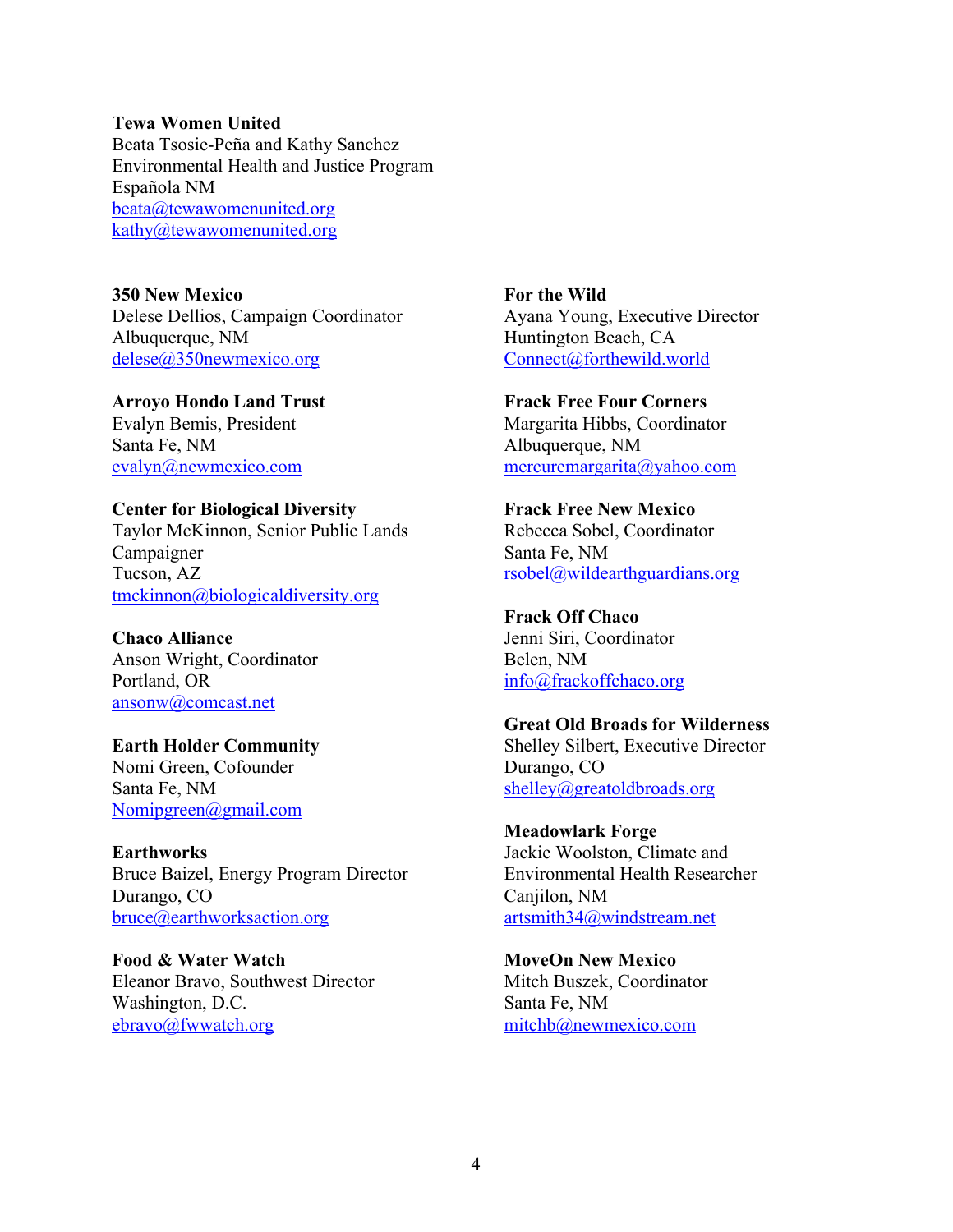#### **Multicultural Alliance for a Safe Environment**

Susan Gordon, Coordinator Albuquerque, NM sgordon@swuraniumimpacts.org

### **National Parks Conservation Association**

Jerry Otero, Senior Southwest Energy Program Manager Salt Lake City, UT jotero@npca.org

### **Natural Resources Defense Council**

Alison Kelly, Senior Attorney, Nature Program Washington, D.C. akelly@nrdc.org

#### **New Energy Economy**  Mariel Nanasi, Executive Director

Santa Fe, NM mariel@seedsbeneaththesnow.com

# **Northern New Mexico Group, Sierra Club**  Teresa Seamster, Chair Santa Fe, NM ctc.seamster@gmail.com

#### **PNM Shareholders for a Responsible Future**

Wendy Volkmann, Co-Director Santa Fe, NM pinontrees@gmail.com

# **Rainforest Action Network**  Ruth Breech, Senior Campaigner San Francisco, CA ruth@ran.org

**Rio Arriba Concerned Citizens**  William Clark, President Abiqui, NM cebollabill@gmail.com

### **San Juan Citizens Alliance**

Mike Eisenfeld, Energy and Climate Program Manager Farmington, NM mike@sanjuancitizens.org

# **SEED (Securing Economic and Energy**

**Democracy for SW NM)**  Debaura James, Representative Silver City, NM debauraperu@gmail.com

#### **Sierra Club - Rio Grande Chapter**

David Coss, Chapter Chair Albuquerque, NM Dcoss1@yahoo.com

## **VitaleTherapeutics, Inc.**

Galen Knight, President Canjilon, NM galenvtp@highfiber.com

# **Wagon Mound Development Association**  Felipe Garcia, Chair Wagon Mound, NM

### **We Are One River**

Mark LeClaire, Organizer Albuquerque, NM mescladero@hotmail.com

#### **Western Environmental Law Center**

Erik Schlenker-Goodrich Executive Director Taos, NM erik@westernlaw.org

### **WildEarth Guardians**

Jeremy Nichols, Climate and Energy Program Director Santa Fe, NM jnichols@wildearthguardians.org